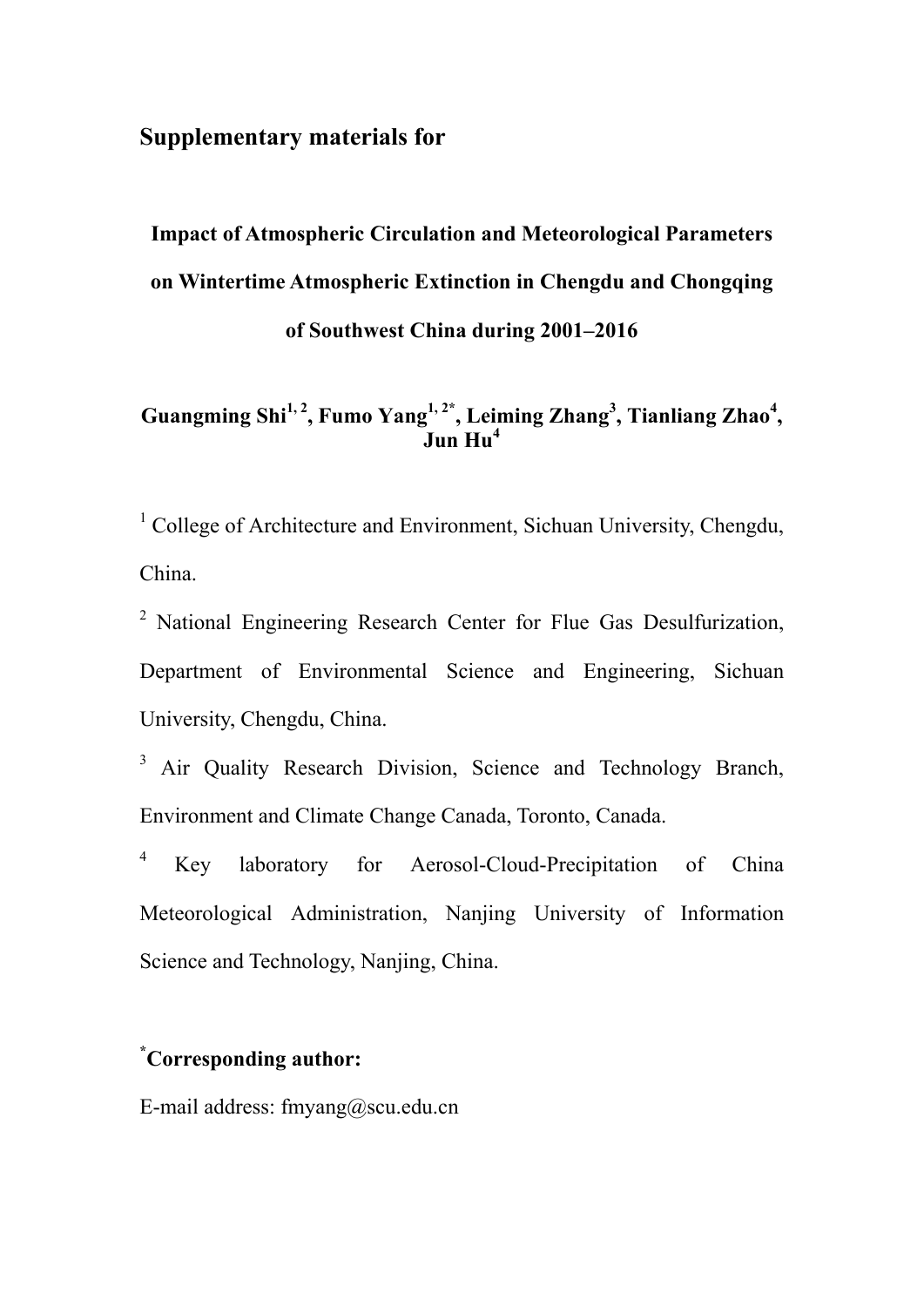## **S1. Evaluation of relative errors of SEC caused by hygroscopic growth correction**

We investigated the aerosol composition information in the study area, and estimated the hygroscopic growth correction factors using a revised IMPROVE algorithm. By comparing these correction factors with those used in this study, we can give the range of the errors caused by hygroscopic growth correction.

The composition of wintertime aerosol in Sichuan Basin were seldomly reported. Yang et al. (2011) and Wang et al. (2004) gave the  $PM_{2.5}$  composition in winter of 2002 in Chengdu. Wang et al. (2018) reported the  $PM<sub>2.5</sub>$  composition in 2014 and 2015. The composition data were summarized in Table S-1. The mass proportion of  $(NH<sub>4</sub>)<sub>2</sub>SO<sub>4</sub>$ and NH<sub>4</sub>NO<sub>3</sub> were obtained by allocating NH<sub>4</sub><sup>+</sup> to SO<sub>4</sub><sup>2</sup> and NO<sub>3</sub><sup>-</sup>.

**Table S-1.** aerosol composition in Chengdu from literatures.

| year                                               | $SO_4{}^{2-}$ $NO_3$ $NH_4{}^{+}$ $OC$         |  | EC | $(NH_4)_2SO_4$ $NH_4NO_3$ |          |
|----------------------------------------------------|------------------------------------------------|--|----|---------------------------|----------|
| 2002                                               | $14.23\%$ 5.32\% 4.68\% 29.10\% 5.32\% 17.86\% |  |    |                           | $6.37\%$ |
| 2014-2015 14.45% 15.42% 11.19% 17.36% 5.55% 20.58% |                                                |  |    |                           | 20.48%   |

Wang et al. (2017) used a revised IMPROVE algorithm (Marc et al., 2007) to calculate the aerosol scattering coefficients, and compared these computed scattering coefficients to observations. They concluded that the average relative error between the estimated and measured scattering coefficient was 3% for the revised IMPROVE algorithm. According to Wang et al. (2017), the dominant contributors for the atmospheric extinction were  $(NH_4)_2SO_4$ ,  $NH_4NO_3$ , organic matters  $(OM)$  and elemental carbon (EC), accounting 90% of the atmospheric extinction in winter in Chengdu. We set the contribution of the other factors, including coarse particles, fine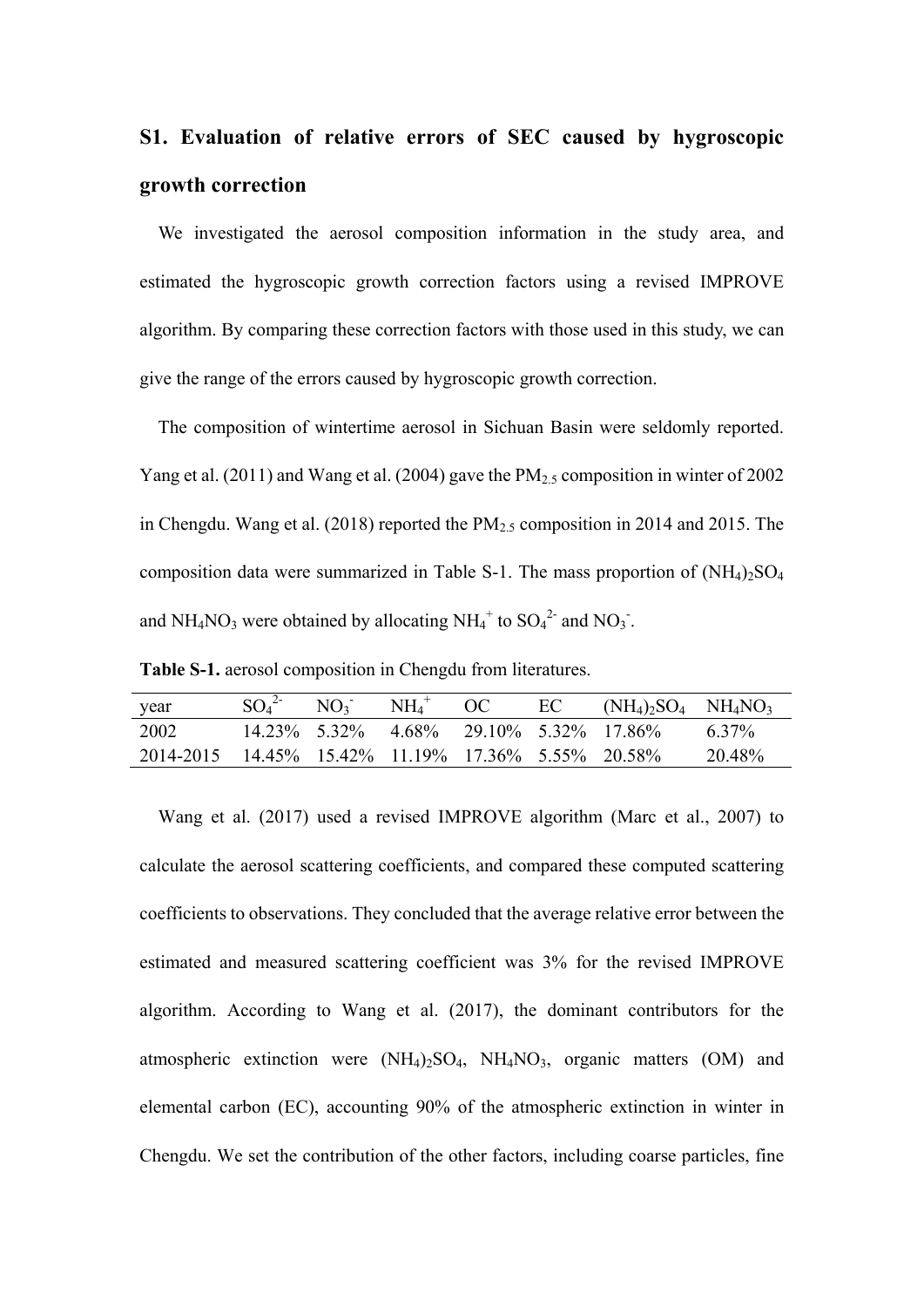soil, Rayleigh scattering and molecular absorption, to be  $10\%$ . And the  $PM_{2.5}$  mass concentration was set to be  $100 \mu g/m<sup>3</sup>$ . Implementing the revised IMPROVE algorithm, the calculated hygroscopic growth correction factors were shown in the Fig. S-1.



**Fig. S-1.** The hygroscopic growth correction factors for different aerosol

### composition

Here, M1 represents the correction factors used in this study, M2 (M3) represents the computed correction factors using the composition data in 2014-2015 (2002). The large discrepancies between M2 and M3 indicate the significant impact of aerosol composition on hygroscopic growth correction factors. The correction factors of M1 are close to those of M3. Hence, the correction method in this study is relatively more appropriate in the starting years of the study period (2001-2016). The lack of the composition information between 2002-2014 makes the estimation of correction factors in this period impossible. Therefore, we kept using the correction factors of M1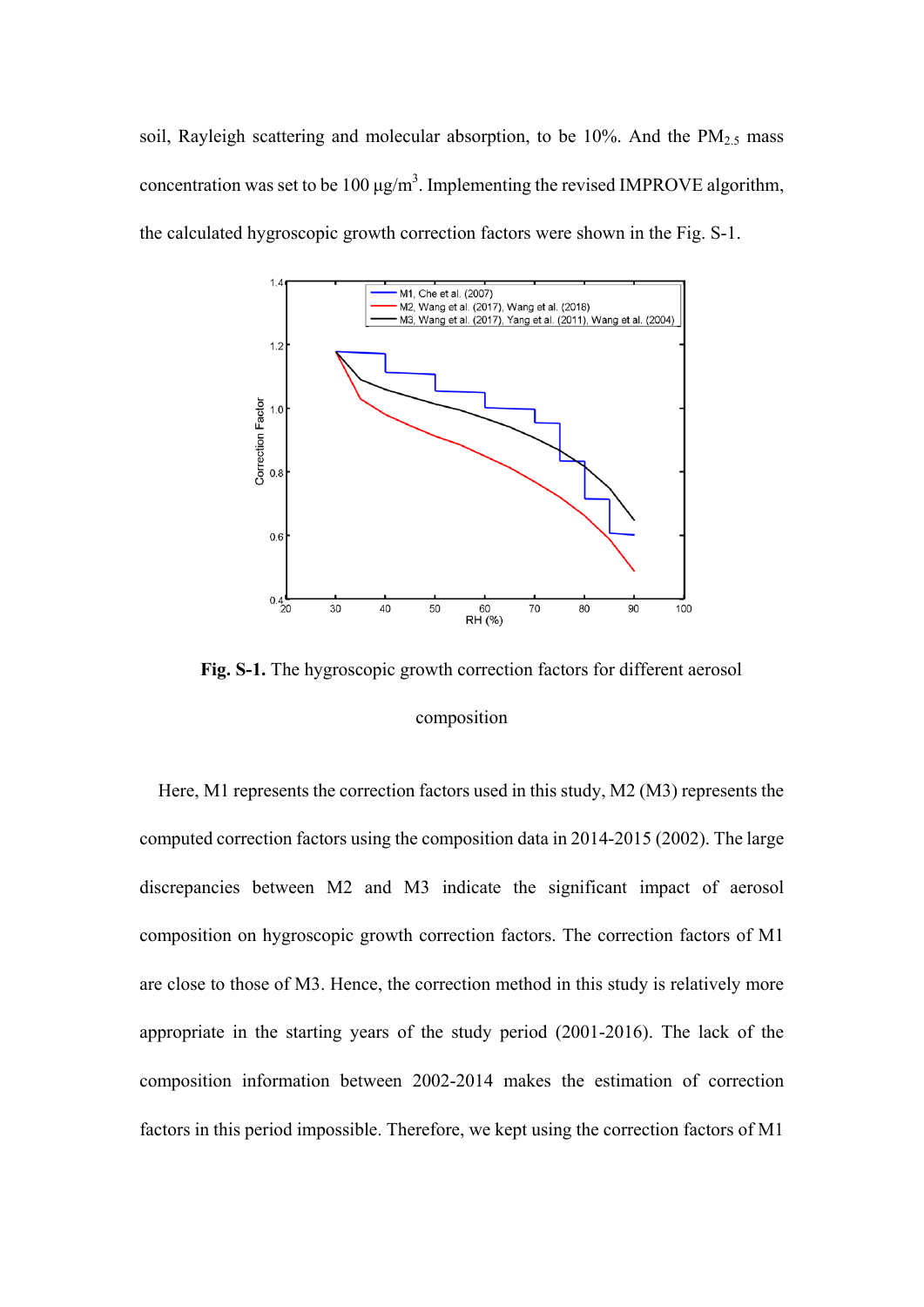in the whole study period. The correction factors of M2 could be used as extreme values to estimate the upper limit of SEC errors.



**Fig. S-2.** The normalized PDF of SEC calculated using different hygroscopic growth correction factors

The normalized probability distribution functions (PDF) of SEC calculated using correction factors of M1 and M2 are presented in Fig. S-2. And the mean differences between SEC from M1 and M2 are listed in Table S-2. In Chengdu, the relative errors caused by hygroscopic growth correction ranges from 12.49% (CT4) to 24.75% (CT3). The relative errors are smaller in Chongqing (around 11%). It is worth to note that these errors represent the upper limit.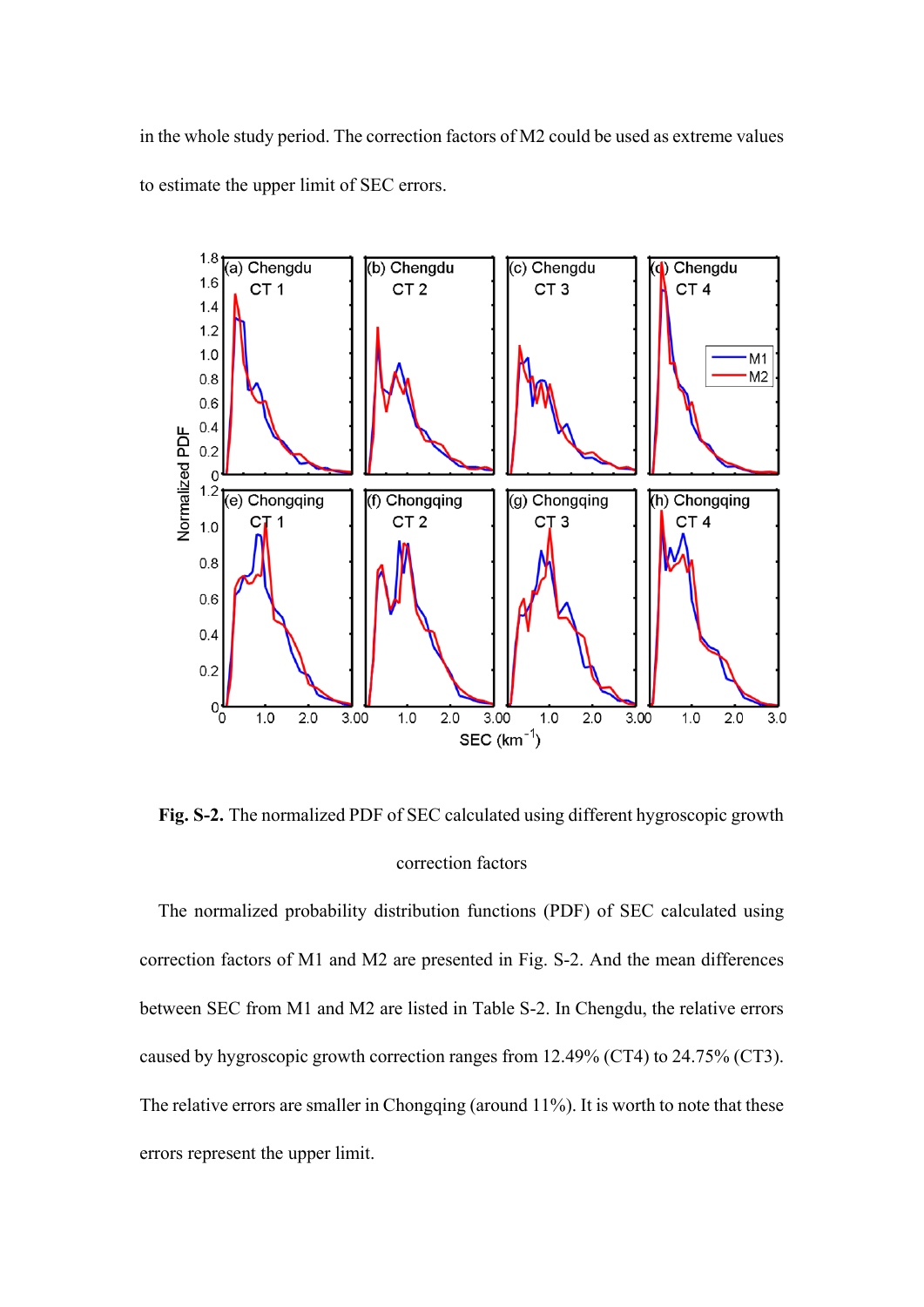| Site      | CT 1 | CT <sub>2</sub> | CT <sub>3</sub>                                                 | CT 4 |
|-----------|------|-----------------|-----------------------------------------------------------------|------|
| Chengdu   |      |                 | $0.13(15.45\%)$ $0.18(17.23\%)$ $0.27(24.75\%)$ $0.09(12.49\%)$ |      |
| Chongqing |      |                 | $0.11(10.87%)$ $0.11(11.01%)$ $0.13(11.46%)$ $0.10(11.61%)$     |      |

**Table S-2.** The upper limits of relative SEC errors caused by hygroscopic growth correction.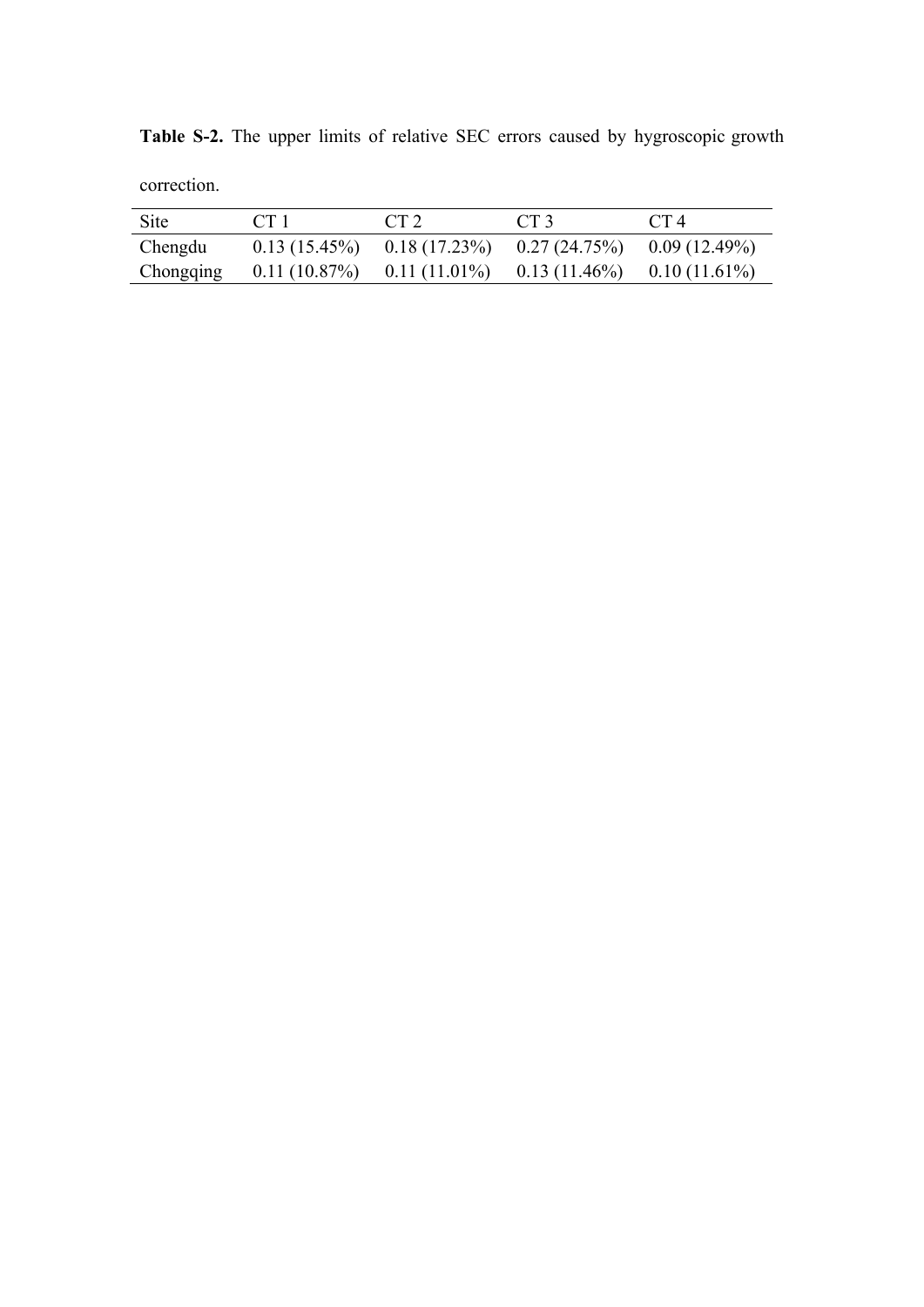### **S2.** The main steps of calculating  $\triangle$ **SEC<sub>nm</sub>** term

The main steps of calculating ∆SEC<sub>nm</sub> term are listed below.

In step 1, for each m-th CT, Eq. (1) was used to calculate the relative anomalies for the daily averages of SEC ( $V_{\text{SEC,m}}$ ), RH ( $V_{\text{RH,m}}$ ), WS ( $V_{\text{WS,m}}$ ), PBLH ( $V_{\text{PBLH,m}}$ ) and T  $(V_{\text{T,m}})$  and the matrix  $\mathbf{M}_{\text{m}}=[V_{\text{RH,m}} \quad V_{\text{WS,m}} \quad V_{\text{PBLH,m}} \quad V_{\text{T,m}}]$  was then constructed.

In step 2, PCA was conducted for the matrix  $M<sub>m</sub>$  to find the principal components  $(PC<sub>mi</sub>, i=1, ..., 4)$  of multiple meteorological parameters. Several techniques have been used to quantify the influence of multiple meteorological parameters on air quality, such as generalized additive models and self-organizing maps (Pearce et al., 2011a; Pearce et al., 2011b). In principal, these methods were based on multi-dimension regression, and thus hard to be interpreted physically. By contrast, each component obtained by the PCA technique can be easily interpreted as certain combination of meteorological parameters. The PCA was conducted by finding the eigenvectors and eigenvalues of correlation matrix. To eliminate the influence caused by the differences of the variations scales between variables, each column of  $M<sub>m</sub>$  is normalized by its standard deviation ( $\sigma_{X,m}$ , X is RH, WS, PBLH or T) and then the 4×4 dimensional correlation matrix **R**m corresponding to this normalized matrix was calculated. By implementing the eigenvalue decomposition, we can find the eigenvalues ( $\lambda_{mi}$ , i=1,...,4) and eigenvectors  $(e_{mi}^*$ , i=1, ..., 4) of  $\mathbf{R}_m$ . The 4 elements of  $e_{mi}^*$  stand for the contributions of RH, WS, PBLH and T, respectively. Each element of  $e_{mi}^*$  was then divided by the corresponding  $\sigma_{X,m}$ . This new vector was scaled by its length to get the unit vector  $e_{mi}$ . Finally, the daily series of  $PC_{mi}$  were calculated using: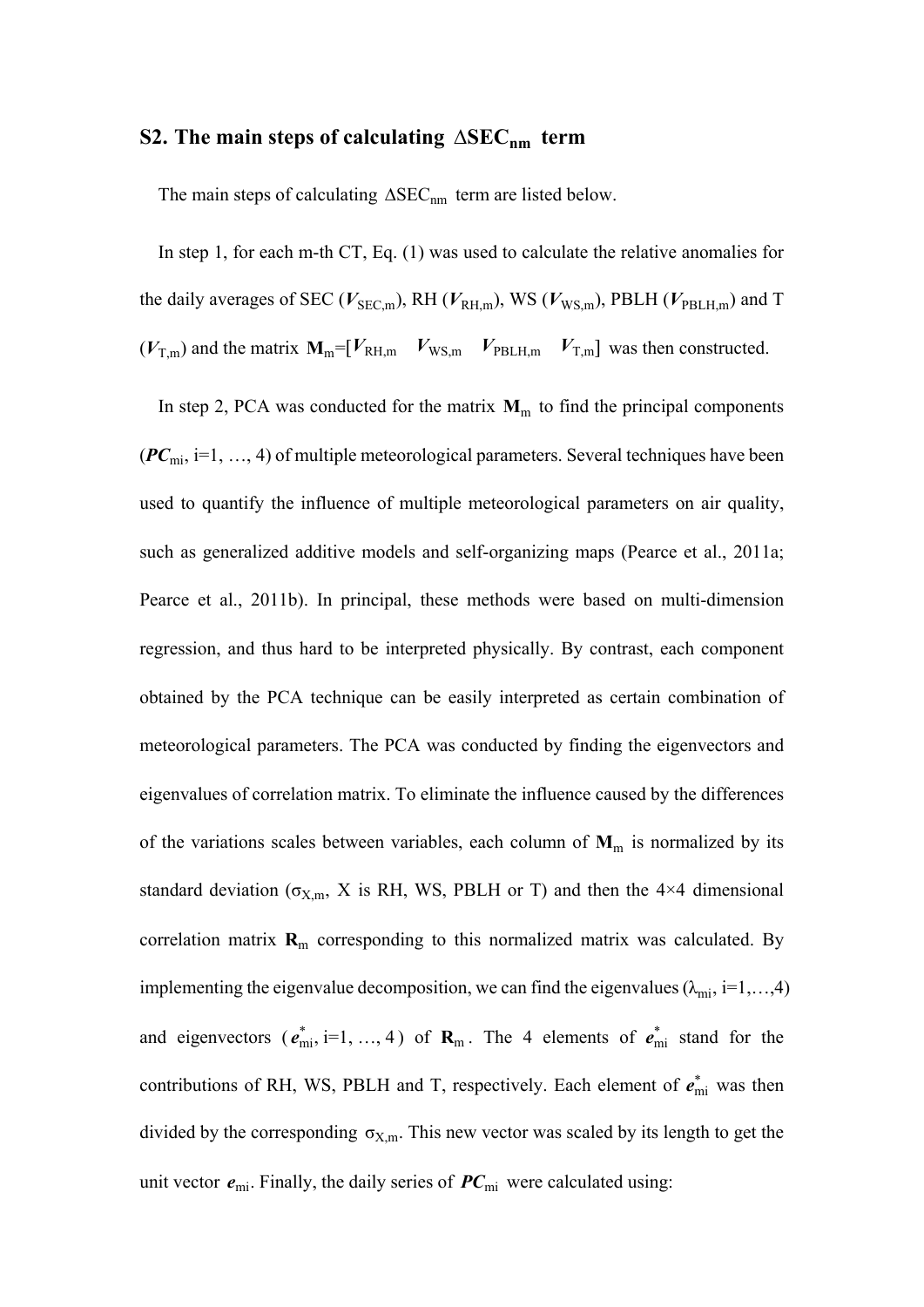$$
\begin{bmatrix} P C_{m1} & P C_{m2} & P C_{m3} & P C_{m4} \end{bmatrix} = M_m \begin{bmatrix} e_{m1} & e_{m2} & e_{m3} & e_{m4} \end{bmatrix}
$$
 (S-1)

In step 3, for each  $PC<sub>mi</sub>$ , the relationships between the relative anomalies of SEC  $(V_{\text{SEC,mi}})$  and  $PC_{\text{mi}}$  were established by linear fitting. In order to reduce the noises caused by other *PC*s,  $V_{\text{SEC,mi}}$  was grouped into 21 bins according to  $PC_{\text{mi}}$  varying from -1 to 1 with a step of 0.1.  $V_{\text{SEC,mi}}$  was averaged within each group and linearly fitted with the binned  $PC_{mi}$  to obtain the relationships between  $V_{\text{SEC,mi}}$  and  $PC_{mi}$ according to:

$$
V_{\text{SEC,m}} = A_{\text{mi}} P C_{\text{mi}} + B_{\text{mi}} \tag{S-2}
$$

In step 4,  $\triangle$ SEC<sub>nm</sub> was calculated by implementing the fitting Eq. (S-2) to the seasonal mean time series. Due to the orthogonality of PCA, the principal components are mutually independent for each CT. Therefore, the derived SEC anomalies from these principal components are additive. The overall anomalies of SEC can be expressed as:

$$
\Delta \text{SEC}_{nm} = \overline{\text{SEC}_{m}} \cdot \sum_{i=1}^{4} [\lambda_i (A_{mi} \boldsymbol{P} \boldsymbol{C}_{nmi} + B_{mi})] \tag{S-3}
$$

where  $PC_{nmi}$  is the i-th principal component for the relative anomalies of the seasonal mean meteorological parameters in year n for the m-th CT:

$$
\boldsymbol{PC}_{nmi} = [\overline{V_{RH,nm}} \quad \overline{V_{WS,nm}} \quad \overline{V_{PBLH,nm}} \quad \overline{V_{T,nm}}] \boldsymbol{e}_{mi}
$$
(S-4)

$$
\overline{V_{X,nm}} = \frac{\overline{X_{nm}} \cdot \overline{X_m}}{\overline{X_m}}, \quad X = RH, \quad WS, PBLH, \text{or } T
$$
 (S-5)

Here,  $\overline{X_m}$  is the 17-year mean of parameter X for the m-th CT.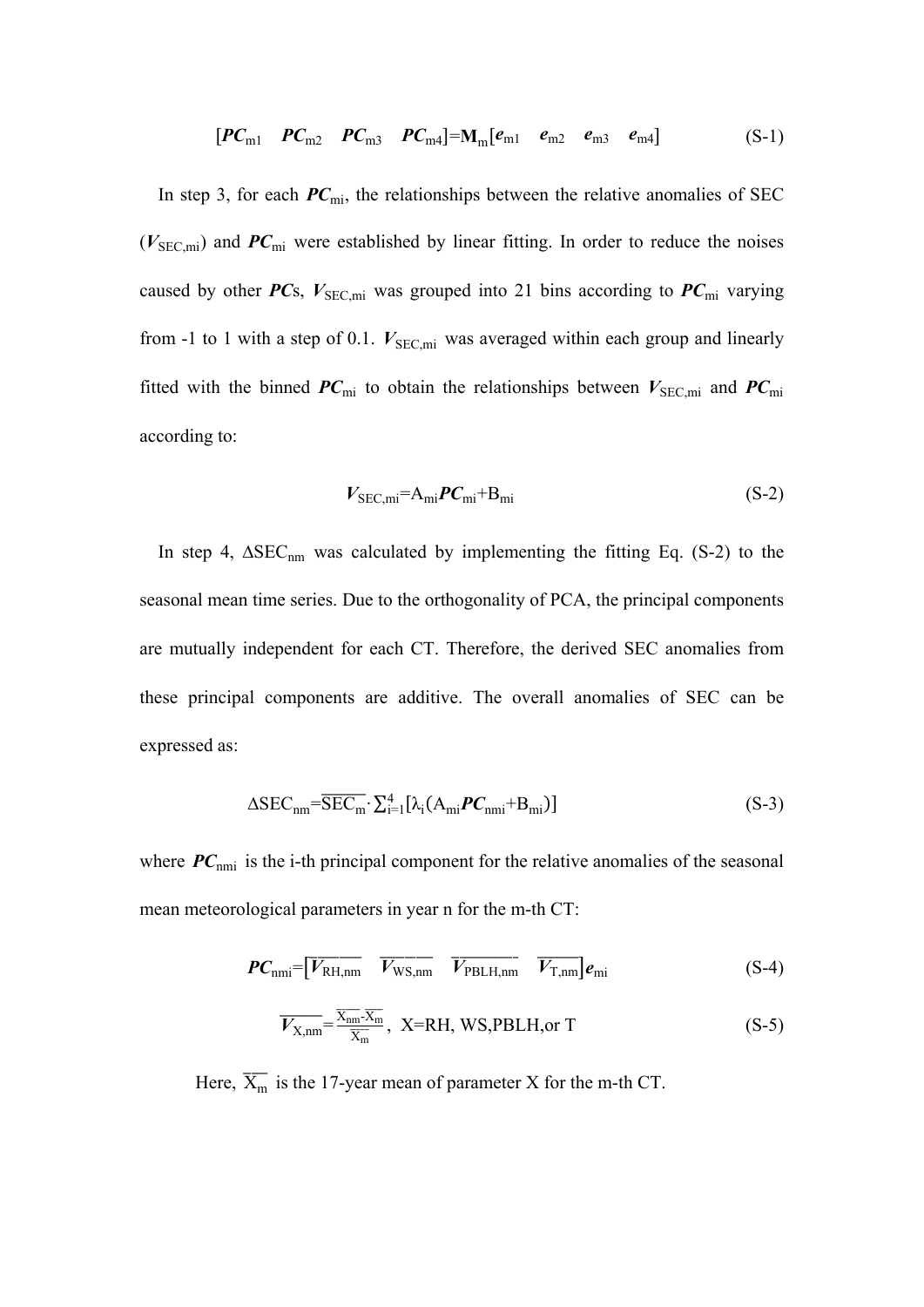### **S3. The probability distribution of SEC**

The normalized PDF of SEC for each CT were shown in Fig. S-3. The area under each curve was normalized to be 1. The shapes of these curves agree with the t-test results in Table 1. Especially, CT 4 hold more low SEC, while CT 2 and CT 3 showed more high SEC.



**Fig. S-3.** The normalized PDF of SEC